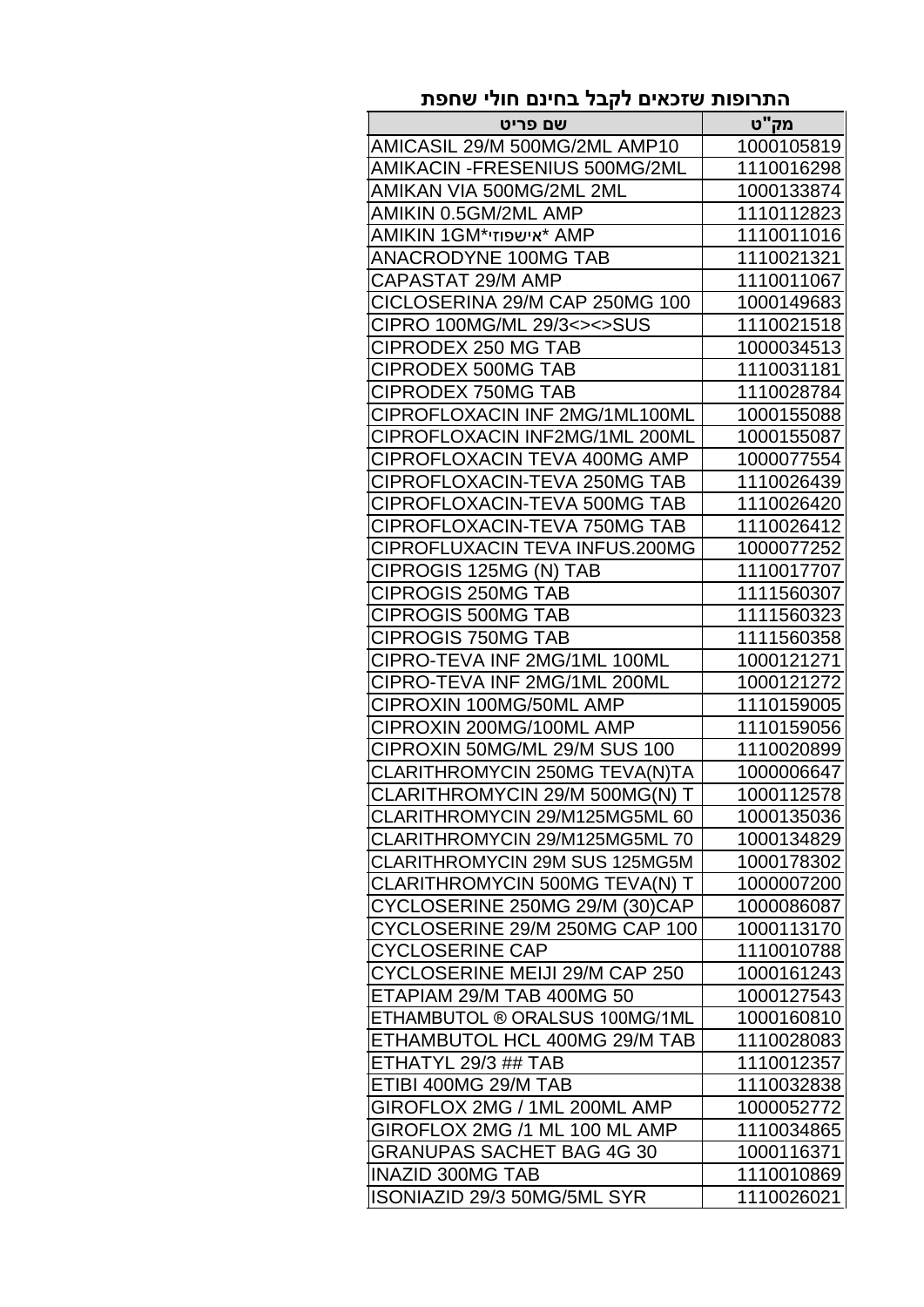| ISONIAZID 29/M TAB 100MG 100     | 1000091959 |
|----------------------------------|------------|
| <b>ISONIAZID 300MG 29/M TAB</b>  | 1111772100 |
| <b>ISONIAZID TAB</b>             | 1111772029 |
| ISONIAZIDE 29/3 300 MG TAB(100   | 1000043259 |
| ISONIAZID-PDP 29/M TAB 300MG     | 1000073420 |
| ISOZID 50MG 29/M (100) TAB       | 1000085380 |
| ISOZID 50MG 29/M (50) TAB        | 1000085381 |
| KARIN (N) 250MG TAB              | 1110013590 |
| KARIN (N) 500MG TAB              | 1110017812 |
| <b>KLACID (N) TAB</b>            | 1110001002 |
| KLACID SYR 125MG/5ML 60ML        | 1110009747 |
| <b>KLARIDEX 250MG TAB</b>        | 1110018894 |
| LAMPREN CAP 29/3 <><> 100MG 29/M | 1110654324 |
| LEVO 500MG(N)<><> TAB            | 1110029713 |
| LIKACIN 29/M 500MG/2ML AMP 50    | 1000105718 |
| MEGAXIN 400MG (N)<><> TAB        | 1110027311 |
| MOXIFLOXACIN 29/M> <> TAB 400MG  | 1000158099 |
| <b>MYAMBUTOL 100MG TAB</b>       | 1111872082 |
| MYAMBUTOL 400MG 29/M TAB         | 1111872244 |
| <b>MYCOBUTIN 150MG CAP</b>       | 1110009607 |
| <b>OFLODEX TAB</b>               | 1110026226 |
| OFLOXACIN 200MG (10) TAB         | 1000087928 |
| OFLOXACIN TEVA 200MG (20) TAB    | 1000067123 |
| OFLOXACINA 200MG/ML AMP          | 1110033770 |
| PDP-PYRAZINAMIDE 29M TAB 500MG   | 1110030843 |
| PIRALDINA 29/M TAB 500MG 50      | 1000123967 |
| PIRILENE 500MG 29/M TAB          | 1110021267 |
| <b>PZA-CIBA TAB</b>              | 1112024018 |
| RIFADIN 29/M ORALSUS 100MG/5ML   | 1110018630 |
| RIFADIN 300 MG 29/M (100)CAP     | 1000037411 |
| RIFADINE 300MG 29/M CAP          | 1110021259 |
| RIFALDIN 100MG/5ML 29/M SYR      | 1000072973 |
| RIFAMPICIN 150MG 29/M CAP        | 1110026641 |
| RIFAMPICIN 29/M CAP 150MG 100    | 1000100403 |
| RIFAMPICIN 29/M CAP 300MG 100    | 1000100404 |
| RIFAMPICIN 300MG 29/M CAP        | 1110030762 |
| RIFAMPICIN LAB. 29/M 150MG CAP   | 1000082415 |
| RIFAMPIN 29/M150MG (100)CAP      | 1000083569 |
| RIFASYNT 29/M CAP 300MG 100      | 1000170060 |
| RIMACTAN 150MG 29/M CAP          | 1110694180 |
| <b>RIMACTAN 29/M SYR</b>         | 1111404208 |
| RIMACTAN 300MG CAP 29/3          | 1110694261 |
| <b>RIMIFON 150MG 29/3 ## TAB</b> | 1110007469 |
| SEROMYCIN 250MG 29/M CAP         | 1000031690 |
| SIRTURO 29/M## TAB 100MG 188     | 1000147632 |
| TARIVID 200MG 10 TAB             | 1110025360 |
| <b>TARIVID AMP</b>               | 1110333501 |
| <b>TARIVID TAB</b>               | 1111921008 |
| TAVANIC 500MG(N)<><> TAB         | 1110025440 |
| TEBRAZID 500 MG 29/M (100) TAB   | 1000059436 |